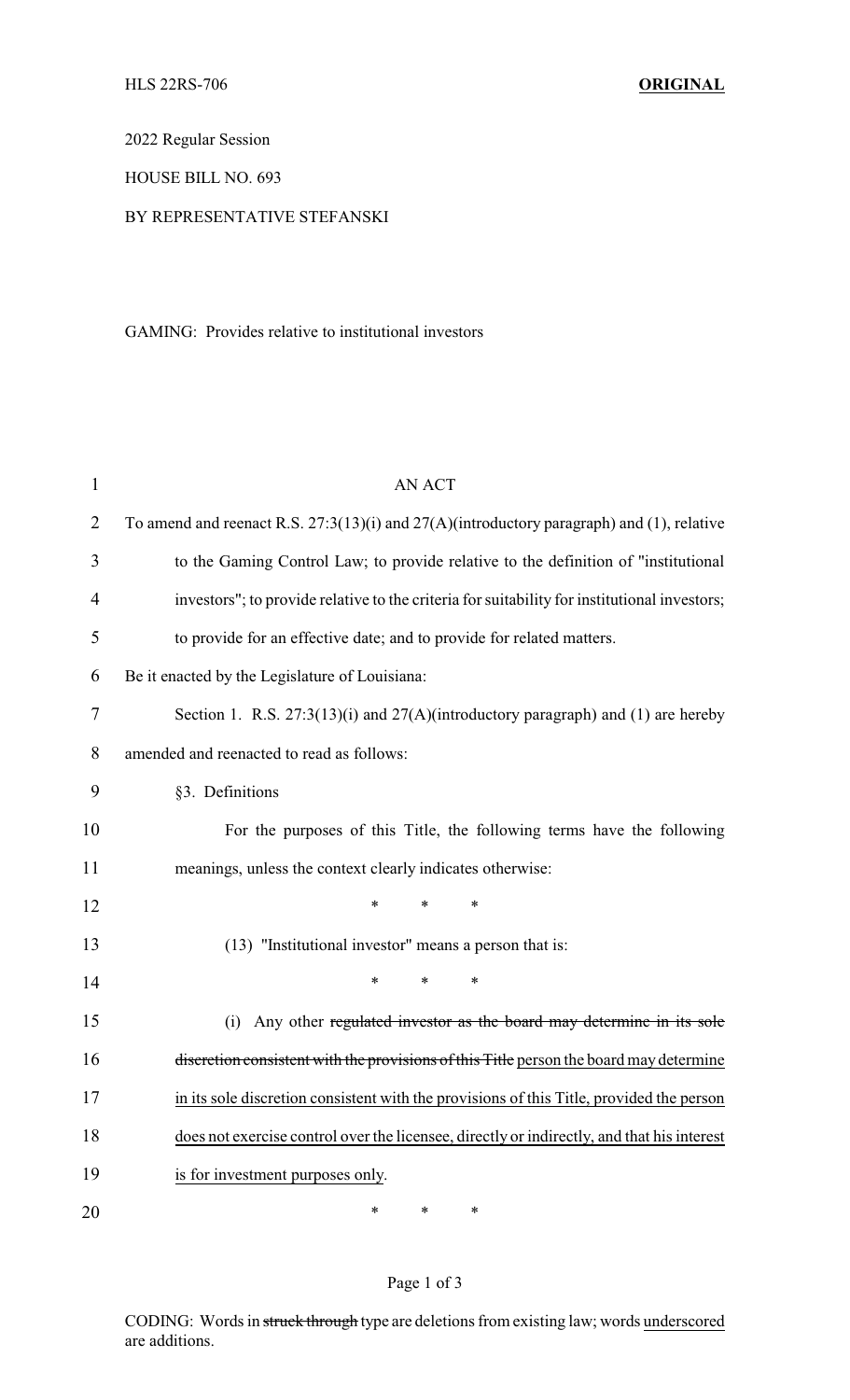| $\mathbf{1}$   | §27. Institutional investors or institutional lenders                                    |
|----------------|------------------------------------------------------------------------------------------|
| $\overline{2}$ | A. An institutional investor otherwise required to be found suitable or                  |
| 3              | qualified pursuant to the provisions of this Title and the rules adopted pursuant        |
| 4              | thereto shall be presumed suitable or qualified upon submitting documentation            |
| 5              | sufficient to establish qualifications as an institutional investor as defined in R.S.   |
| 6              | 27:3, and upon certifying that all of the following criteria:                            |
| 7              | (1) It meets any of the following:                                                       |
| 8              | (a) owns Owns, holds, or controls publicly traded securities issued by a                 |
| 9              | licensee, permittee or holding, intermediate or parent company of a licensee or          |
| 10             | permittee in the ordinary course of business for investment purposes only.               |
| 11             | Is a plan or trust established and maintained by the United States<br>(b)                |
| 12             | Government, a state, or a political subdivision of a state who owns, holds, or controls  |
| 13             | equity in a licensee, permittee, or holding, intermediate or parent company or a         |
| 14             | licensee or permittee in the ordinary course of business for investment purposes only.   |
| 15             | (c) Has been approved by the board pursuant to R.S. $27:3(13)(i)$ and owns,              |
| 16             | holds, or controls equity in a licensee, permittee, or holding, intermediate or parent   |
| 17             | company or a licensee or permittee in the ordinary course of business for investment     |
| 18             | purposes only.                                                                           |
| 19             | ∗<br>*<br>*                                                                              |
| 20             | Section 2. This Act shall become effective on July 1, 2022; if vetoed by the governor    |
| 21             | and subsequently approved by the legislature, this Act shall become effective on July 1, |
| 22             | 2022, or on the day following such approval by the legislature, whichever is later.      |
|                |                                                                                          |

## DIGEST

The digest printed below was prepared by House Legislative Services. It constitutes no part of the legislative instrument. The keyword, one-liner, abstract, and digest do not constitute part of the law or proof or indicia of legislative intent. [R.S. 1:13(B) and 24:177(E)]

HB 693 Original 2022 Regular Session Stefanski

**Abstract:** Provides relative to the definition of "institutional investor" and provides relative to the criteria for institutional investors.